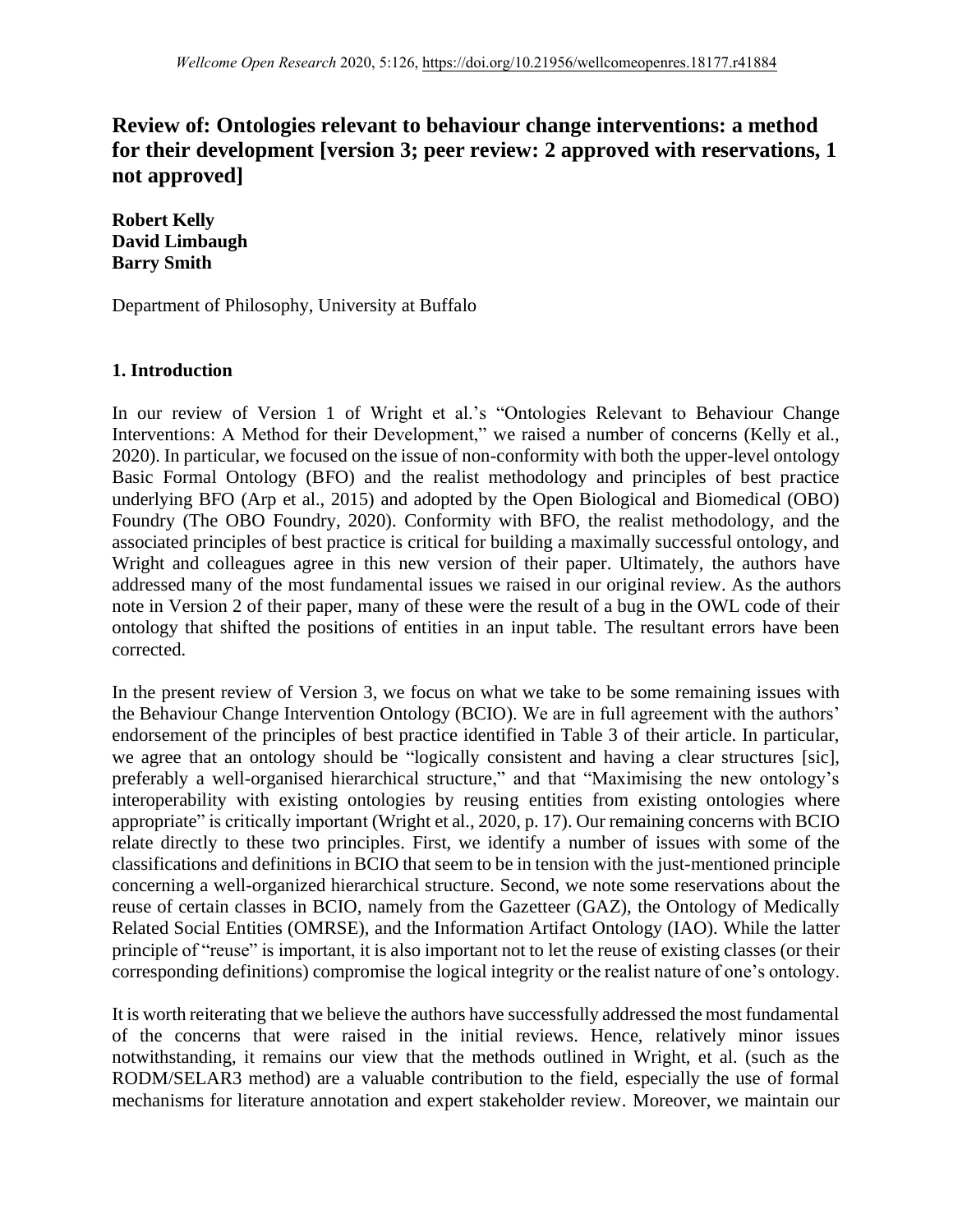belief that the Behavior Change Intervention Ontology (BCIO) should and undoubtedly will play an important role in the extension of OBO Foundry ontologies into the behavioral domain.

### **2. Classification and Definitional Concerns**

As mentioned above, our focus here is with the classes and structure of the BCIO itself, which we accessed with Protégé by using the provided OWL file (at [https://github.com/HumanBehaviourChangeProject/ontologies\)](https://github.com/HumanBehaviourChangeProject/ontologies).

# **2.1 Site is Multiply Inherited**

According to BFO, a *site* is a "three-dimensional immaterial entity that is (partially or wholly) bounded by a material entity or it is a three-dimensional immaterial part thereof" (Buffalo Developers Group, 2020). Examples include the hull of a ship, a rabbit hole, the inside of your left nostril, and, as the authors plausibly utilize in BCIO, an *environmental zone* or an *outdoor environment*. The issue we want to bring to the authors' attention is that *site*, as they use it, is multiply inherited, meaning that within their ontology it has more than one parent class (see Figure 1). Avoiding multiple inheritance to the maximal possible degree is one of the core principles of best practice documented in (Arp et al., 2015, pp. 78–82).



Figure 1: Multiple Inheritance of "Site" in BCIO

Because *site* is multiply inherited, each of the child classes subsumed underneath it is also multiply inherited, as well as any children of those subclasses (such as the eleven subtypes of *facility*), and so on. However, a more pressing issue raised by this error pertains to the two parent classes that *site* is subsumed under. As Figure 1 shows, *site* is a child of both *immaterial entity* and *material entity* in BCIO. The former correctly corresponds to BFO, which defines 'site' as a certain type of immaterial entity – it is in every case something like a hole or opening in which an organism might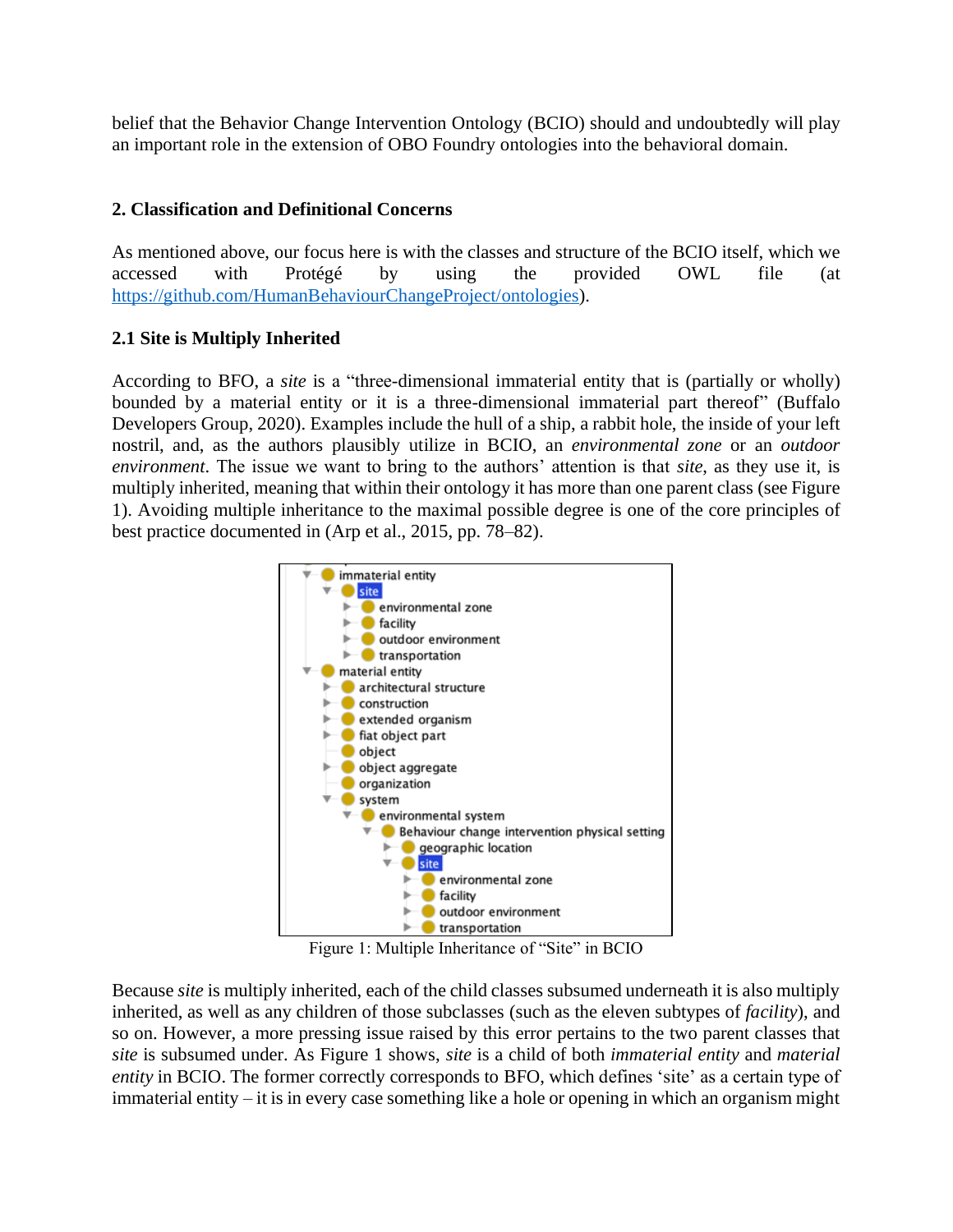dwell. However, since *site* is also classified as a subtype of *material entity* in BCIO (via the intermediate classes *behaviour change intervention physical setting*, *environmental system*, and *system*), we end up with contradictory classifications for *site* in BCIO. Immaterial entities cannot be subtypes of material entities. Moreover, since *site* is already a class in BFO, what is worse is that this instance of multiple inheritance introduces a contradiction into BFO.

Perhaps Wright et al. intended *site* to be understood in a different way when it is a subclass of *behaviour change intervention physical setting*. However, if this is the case, then this should be made explicit to avoid confusion or, worse, the above-mentioned contradictions.

# **2.2 Transportation as a Site**

As Figure 1 above shows, BCIO classifies *transportation* as a subtype of BFO *site*. 'Transportation' is defined in BCIO as "methods of traveling from one place to another."<sup>1</sup> Examples of subtypes of *transportation* in BCIO are *ambulance* and *public transportation*. One issue we see with making *transportation* a subtype of *site* is that, intuitively, transportation does not seem to be a type of bounded immaterial entity akin to a rabbit hole or ship's hull. For instance, an ambulance, *qua* method of transportation, is not a site even if *the interior of the ambulance* is a site. The *method* of traveling from one place to another seems to more plausibly refer to the actual means one took in traveling, such as taking an ambulance or a public bus. In other words, the method of travel seems to be about which types of material entities were participants in a traveling process. Consider that it is hard to imagine how *walking* (or perhaps *by foot*, a plausible form of transportation on the BCIO definition) could reasonably be a child of BFO *site*.

A second and somewhat more pressing issue with this classification stems from the preceding issue of *site* being multiply inherited. *Material entity* does seem like a more fitting parent for such entities as ambulances and public buses. However, it is unclear why *transportation* counts as a *system* or *environmental system*. A system is roughly understood to be a material entity with causally interacting elements. An ambulance and a public bus do seem to be material objects with causally interacting parts. <sup>2</sup> However, this use of 'transportation' now seems to refer to the material object that is the ambulance itself, as opposed to the interior of the ambulance that constitutes a *site*.

### **2.3 Facility as a Site**

We have similar concerns about *facility* – a class that BCIO reuses from the Ontology of Medically Related Social Entities (OMRSE) – being classified as a subtype of *site* (as seen in Figure 1 above). 'Facility' is defined as "an architectural structure that bears some function," and examples of subtypes in BCIO include *health care facility*, *research facility*, *school facility*, and *middle school*. Like an ambulance or public bus, a middle school (*qua* building or aggregate of buildings) seems to be a material entity rather than an immaterial (space-like) *site*, while *the inside of a middle school classroom* would be a site. BCIO does include the class *construction*, which is a particular

<sup>&</sup>lt;sup>1</sup> Unless otherwise noted, definitions for the BCIO classes were taken from the OWL file located here: [https://github.com/HumanBehaviourChangeProject/ontologies.](https://github.com/HumanBehaviourChangeProject/ontologies)

<sup>&</sup>lt;sup>2</sup> Are there material entities with parts that do not causally interact? If not, then it is hard to see how this understanding of *system* would be distinguished from any other subtype of its parent *material entity*. We set this issue aside.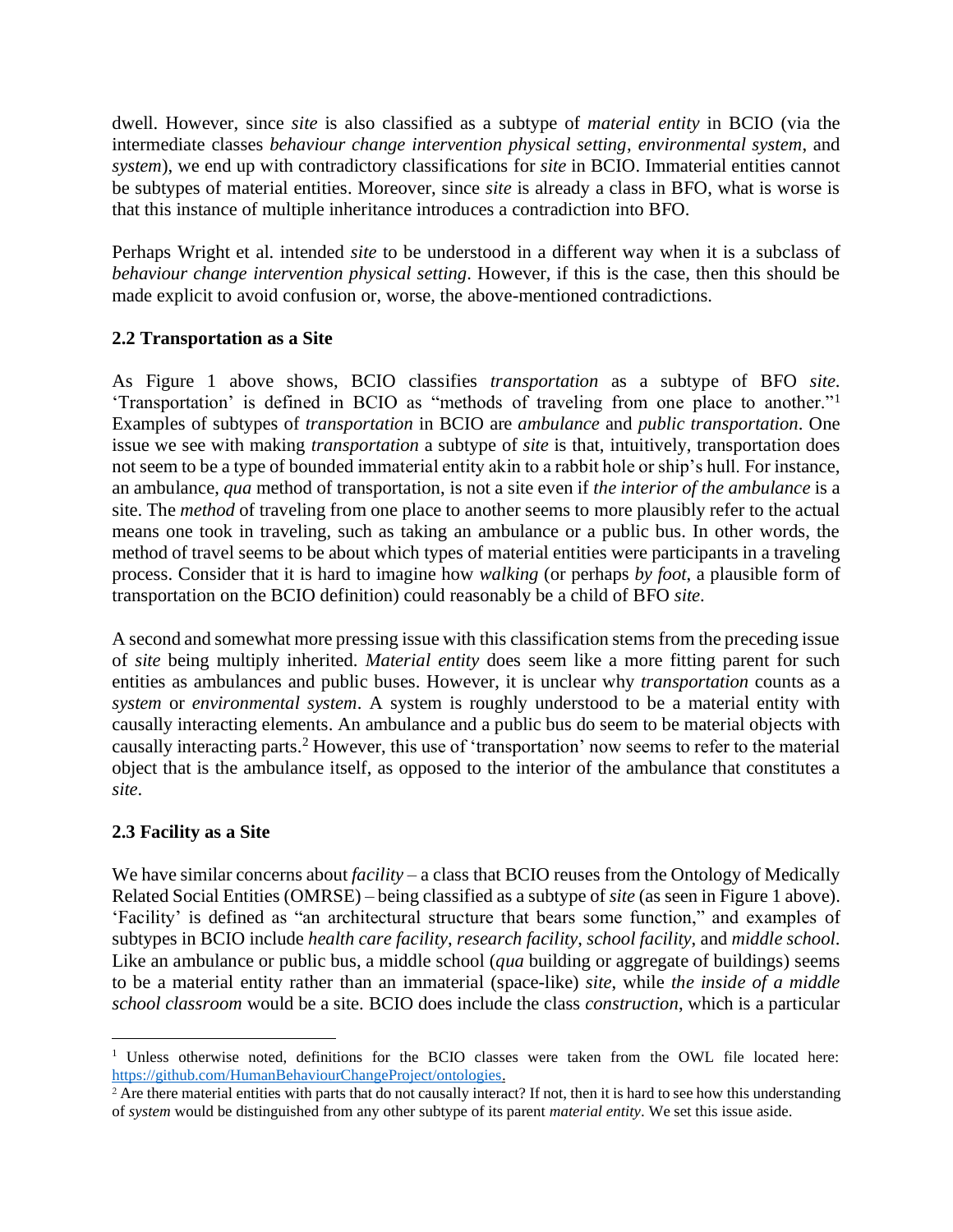kind of intentionally made material entity and perhaps a better candidate for the parent class of *facility*. In fact, BCIO classifies *research facility* as a child of *human construction*. This seems more accurate to us, though it has the result in BCIO of making *research facility* multiply inherited as well (since it also appears under *facility*), and hence, a subtype of both *material entity*  (*construction*) and *immaterial entity* (*site*).<sup>3</sup> This is seen in Figure 2 below.

It should be noted that military ontologies such as those included in the Common Core (CUBRC, Inc, 2019) also make use of the class *facility*, which the Common Core's Artifact Ontology defines as "an artifact that is designed as a building or campus dedicated to some specific purpose."<sup>4</sup> An *artifact* is an object (material entity) designed by an agent to realize some specific function. Moreover, a quick review of the Common Core OWL file did *not* indicate that *facility* is multiply inherited there. Thus, the use of 'facility' in military ontologies seems to avoid the above issues of multiple inheritance and classifying facilities as immaterial entities, while still capturing the OMRSE and BCIO developers' idea that a facility "bears some function." A fuller discussion of the implications of substituting OMRSE *facility* for the Artifact Ontology *facility* is beyond the scope of this review. We just note the possible alternative in case Wright et al. find it useful.



Figure 2: Multiple Inheritance of "Research Facility" in BCIO

Lastly, we acknowledge that this problem of the ambiguity of 'site' and '[aggregate of] buildings' is well-documented in the BFO literature. For instance, it applies to terms like 'Manhattan' (*the place you live in* as opposed to *the aggregate of concrete, buildings, asphalt, etc.*). However, the important point is that, whether or not an ontology includes two distinct classes to capture each side of this ambiguity, the *definitions* for each distinct type of entity cannot be the same since we must avoid classifying and defining types in ways that entail contradictory properties.

<sup>3</sup> BCIO class *school facility* is also multiply inherited (as a direct child of *facility* and *educational facility*).

<sup>4</sup> For the Common Core ontologies, see here: [https://github.com/CommonCoreOntology/CommonCoreOntologies.](https://github.com/CommonCoreOntology/CommonCoreOntologies)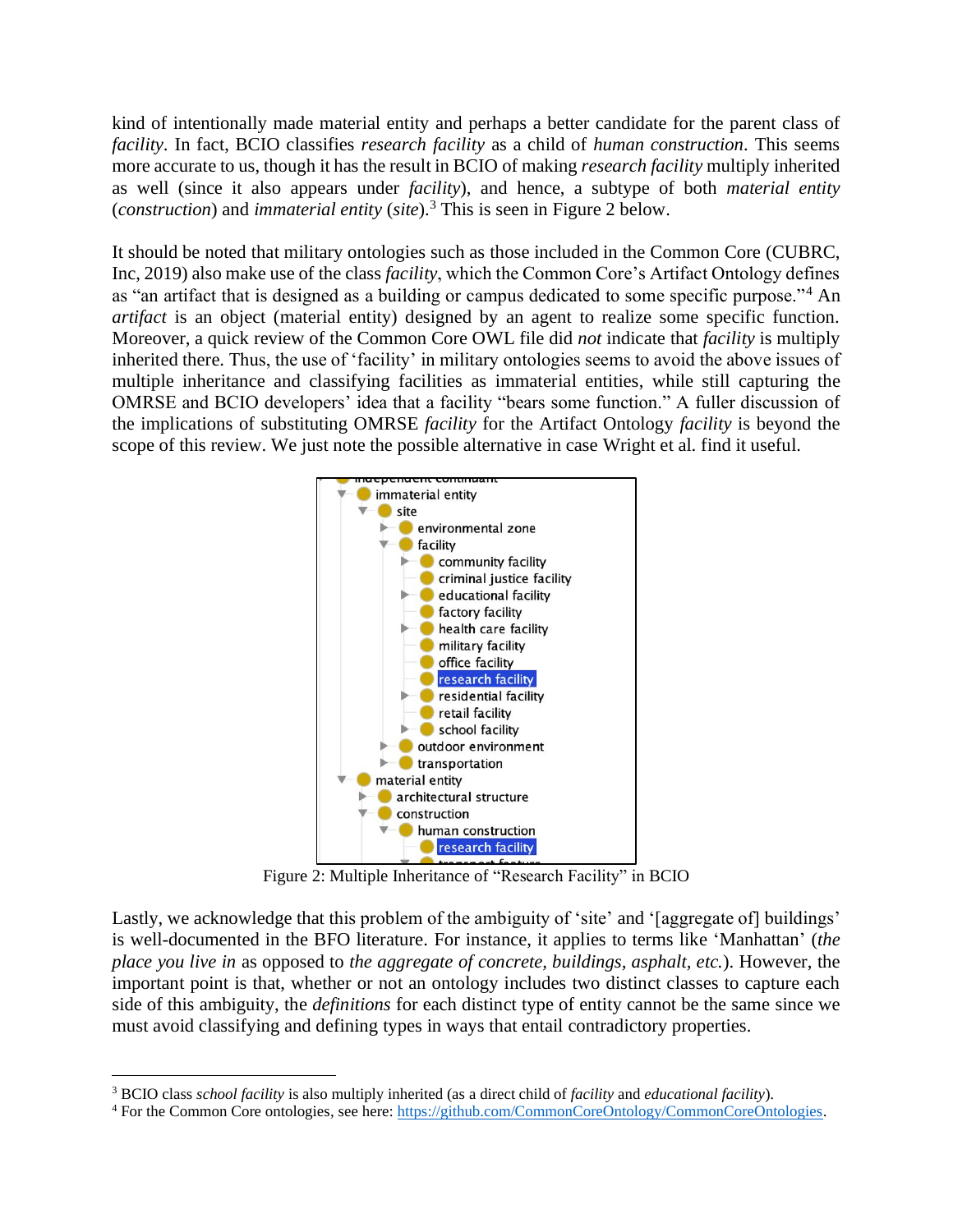### **2.4 Human, Individual, and Population Behavior**

BCIO also includes a number of important subtypes of the BFO class *process* that are related to human behavior change interventions. However, the classifications and definitions of some of these classes raised three concerns for us. The problematic classes are *human behaviour* and its subclass *outcome behaviour*, *individual human activity* and its subclass *individual human behaviour*, *intervention outcome*, and *population behaviour* (see Figure 3).



Figure 3: Classification of Behavior-Related Processes in BCIO

Definitions of these entities are as follows: 5

- 1. **human behaviour** =def. *individual human behaviour or population behaviour.*
- 2. **outcome behaviour** =def. *human behaviour that is an intervention outcome.*
- 3. **individual human activity** =def. *a process that is produced by a person.*
- 4. **individual human behaviour** =def. *individual human activity that involves coordinated contraction of striated muscles controlled by the brain.*
- 5. **intervention outcome** =def. *a process that is influenced by an intervention.*
- 6. **population behaviour** =def. *an aggregate of individual human behaviours of members of a population.*

The first concern we have is that the definition of 'human behaviour' is potentially in violation of the "sparse ontology" principle underlying BFO, which states that we should avoid using logical combination to introduce universals (Arp et al., 2015, p. 74). In other words, if *disease* and *disorder* are both genuine entities, then we should not include the class *disease or disorder* in our ontology. The class *human behaviour* in BCIO seems to represent the introduction of a disjunctive class in just this kind of way. There is *individual human behaviour* and there is *population behaviour* (as indicated by the corresponding BCIO classes), and *human behaviour* simply captures the union of the extension of these two classes.

A second, more important concern is that *individual human behaviour* and *population behaviour* are not classified as subtypes of *human behaviour*, despite the definition of the latter implying that they would straightforwardly count as subtypes – if  $x$  is an  $A$ , then  $x$  is an  $A$  or a  $B$ . Since these classes are not subtypes of *human behaviour*, this will potentially facilitate multiple inheritance of

 $<sup>5</sup>$  Solely for the purposes of this list, we will use bolded font for the term being defined and italics for the definition.</sup>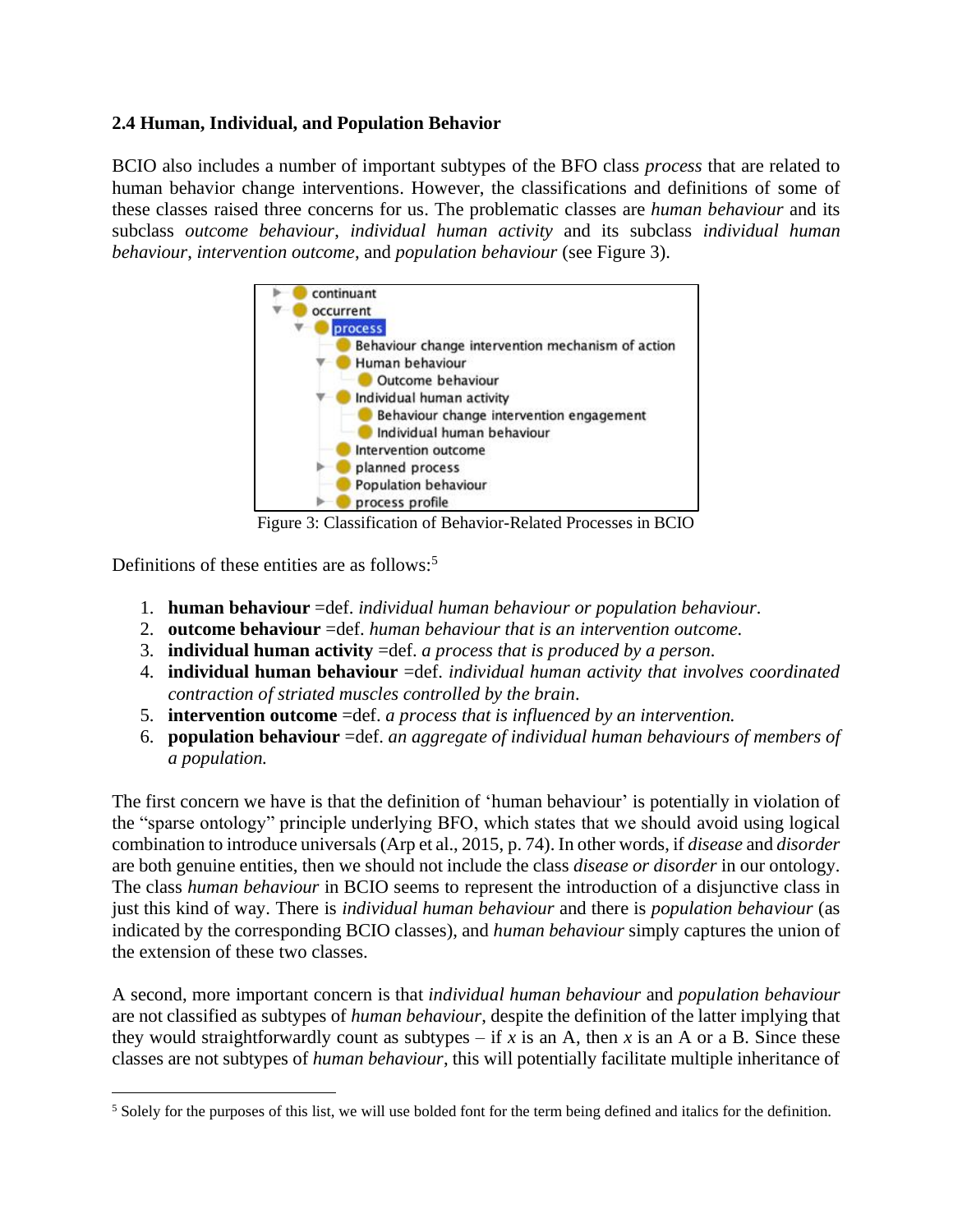further subclasses. Moreover, it may also pose problems for individuals tagging data with these terms, as well as for those searching the data tagged with these terms.

For instance, suppose a dataset contains data on both individual human behavior and population behavior. Now suppose all data about the former is tagged as BCIO *individual human behaviour* and all data about the latter is tagged as BCIO *population behaviour*. It seems to us that a reasonable query of the BCIO-tagged dataset is to search for data related to *both* individual and population behaviors by using 'human behaviour' as the search term (given its definition). However, this would not return any results since the data were not tagged with the more general BCIO class *human behavior*. One might think that the data could simply have been tagged with both the corresponding individual class (such as *population behaviour*) and the disjunctive class (*human behaviour*). The problem, though, is that this would result in the data being linked with inconsistent properties because individual and population behaviors are distinct types of entities (even if they shared a parent class). By analogy, consider the results of tagging data about dogs as relating to instances of two classes, *dog* and *dog or human*. A computer cannot consistently reason over such data since the latter tag makes it such that inconsistent properties and relations are linked to individual pieces of data. This is because *dog* and *human* are each distinct types of entity, each with its own distinct essential properties and relations.

A third related concern is that, given the current definitions in BCIO, it is hard to see why *outcome behaviour* is not classified as a subtype of *intervention outcome*. After all, a behavior that is the outcome of an intervention does seem to be a process that is influenced by an intervention. Additionally, this has the potential to create similar problems of multiple inheritance and inconsistent properties being associated with data tagged with both terms.

In our estimation, the purpose for introducing defined classes like those above is that it is likely important to know, for instance, that some process is influenced by a particular intervention (*intervention outcome*) or that someone's behavior (*individual human behavior*) was the outcome of a particular intervention (*outcome behaviour*). If this is right, then a possible remedy for this particular issue might be to eliminate some of these defined classes and simply make use of relations instead. For instance, the Relations Ontology includes subtypes of the *participates\_in* and *causally\_related\_to* relations that could be of use, such as *is\_output\_of* and *causally\_influenced\_by*. 6 In this way, the BCIO could avoid introducing a defined class that might pose downstream issues and simply rely on tagging the relevant data with a corresponding relational link. Thus, someone's behavior that was an outcome of an intervention could be tagged as standing either in the *output\_of* or *causally\_influenced\_by* relations to that particular intervention. This would still capture the fact that the behavior was an intervention outcome, outcome behavior, or both, as intended by the current BCIO definitions.

#### **2.5 Process Attributes and Modes of Delivery**

A final classification and definitions issue concerns the class *process attribute* and its subclass *behaviour change intervention mode of delivery*. BCIO makes use of the BFO class *process profile*, which BFO 2.0 defines as follows:

<sup>&</sup>lt;sup>6</sup> See<https://bioportal.bioontology.org/ontologies/OBOREL/?p=properties> to access all the relations in the Relations Ontology.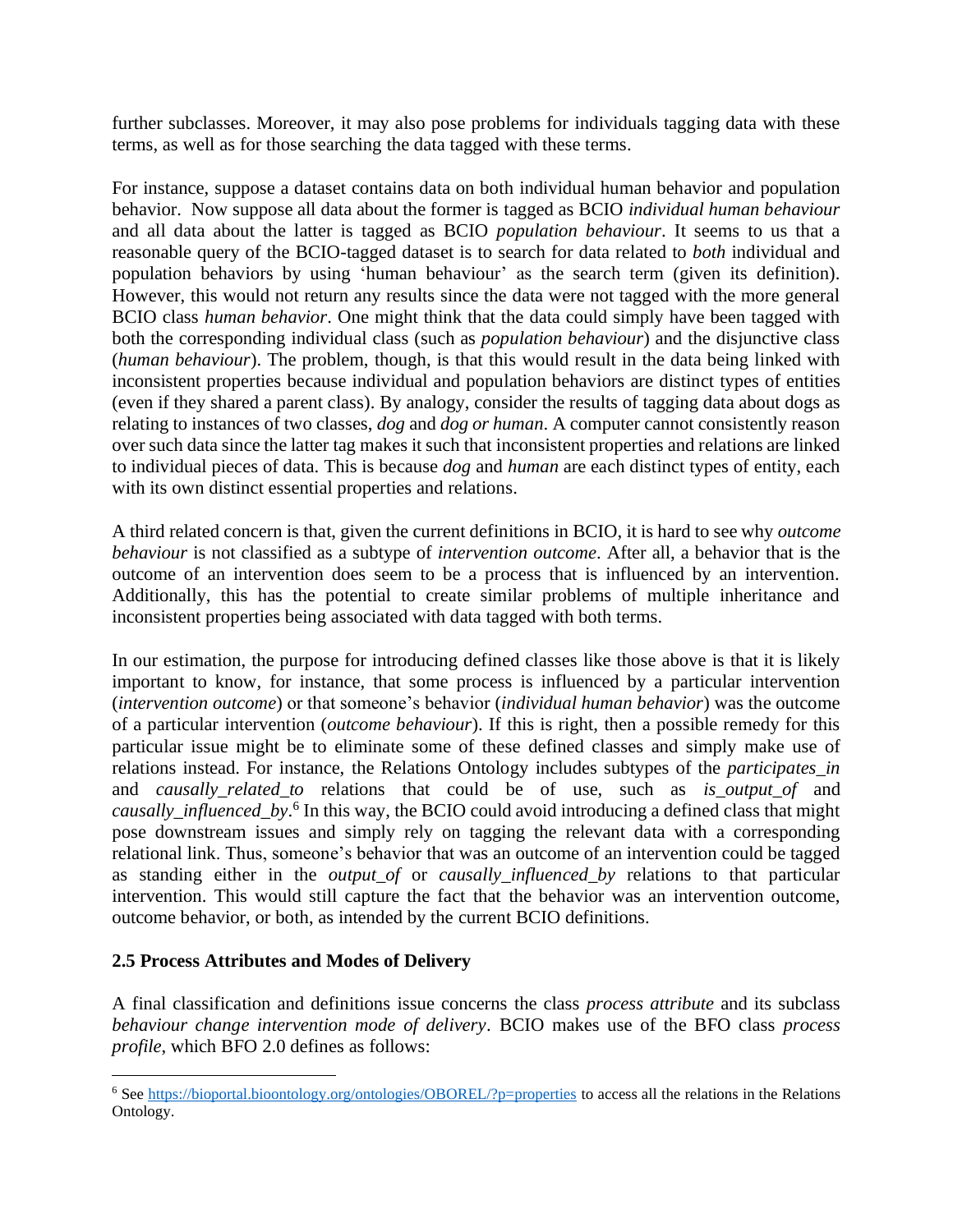b *process\_profile\_of* c holds when b *proper\_occurrent\_part\_of* c and there is some *proper\_occurrent\_part* d of c, which has no parts in common with b and is mutually dependent on b, and is such that b, c and d occupy the same temporal region (Buffalo Developers Group, 2020).

This means, roughly, that a process profile is a part of some larger process (and so is itself a process) on which some other non-overlapping part of that process "mutually depends." Typically, this will mean those parts of processes which are captured when we perform measurements or observations to pick out specific features of interest. Examples of process profiles are (i) the temperature that changes during a *process of temperature increase*; (ii) the rate (or speed) at which a vehicle moves from one point to another; and (iii) the cyclical beating of a person's heart (a *cyclical process profile* being a subtype of a *rate process profile*) (Smith, 2012, Sect. 4). It is BFO's *process profile* that serves as the parent class for BCIO's *process attribute* and its subclasses, as is seen in Figure 4 below.



Figure 4: "Process Attribute" in BCIO

The first concern we have is with the definition of 'process attribute', which in BCIO is "an attribute of a process." While it is intuitive that processes have attributes – roughly, *ways* in which they unfold – process profiles themselves are still somewhat difficult to grasp. According to BFO, these so-called 'profiles' of processes are *not* the same as BFO *qualities* or *dispositions* since the latter must inhere in independent continuants rather than processes. Thus, we can think of a *process profile* as a property or attribute of a process only metaphorically. Hence, we are unsure how to understand the introduction of the subtype *process attribute* independently of the current BFO definition of 'process profile'. A natural way to understand 'attribute' is to think of it as a property or quality that something has. Though, as just noted, this can only be metaphorical, and so is insufficient on its own to provide a meaningful definition of 'process attribute'. Perhaps it is better to understand *dose*, *mode of delivery*, and so forth, as corresponding to measurable or observable parts of a process, and to rephrase as necessary.

A second concern we have relates to the *process attribute* subtype *behaviour change intervention mode of delivery*. BCIO defines this class as "an attribute of a BCI [behaviour change intervention] delivery that is the physical or informational medium through which a BCI is provided." The problem stems from the fact that, being a subtype of *process profile*, any *process attribute* must also be a process. However, a "physical or informational medium" through which some process is delivered seems to be distinct from that process itself (and its parts). For instance, copper is a physical medium through which processes of transmitting electrical currents can occur. An informational medium would also seem to be a physical medium, such as light rays or sound waves, through which processes of transmitting *information* occur. In short, we are inclined to read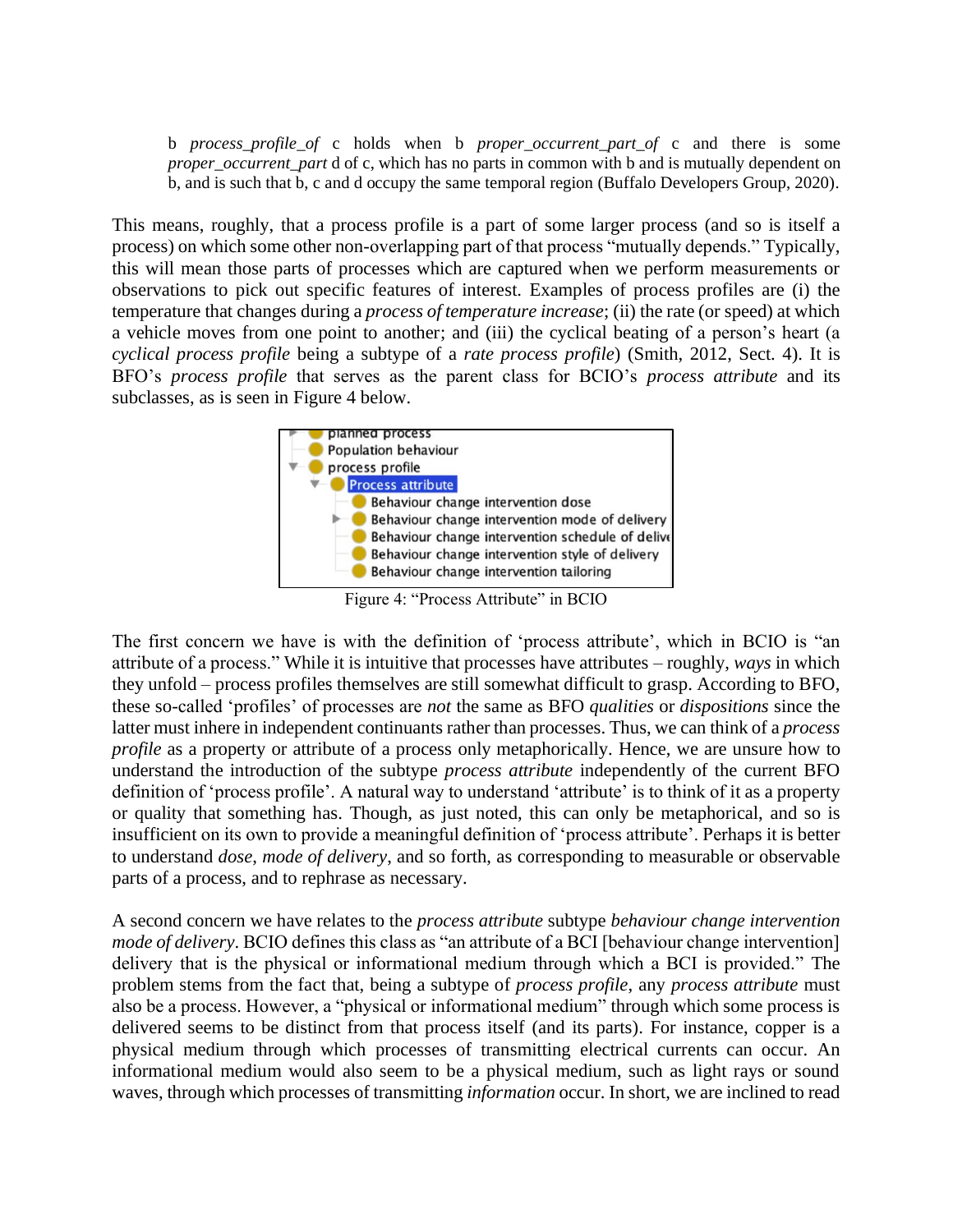the definition of 'behaviour change intervention mode of delivery' as referring to some type of material entity serving as the medium through which a process occurs. If this is right, it should not be a subtype of *process*. If it is not right, the definition could be clearer to avoid confusion.

A final concern relates to the subtypes of *behaviour change intervention mode of delivery*. As shown in Figure 5 below, this class has several subtypes in BCIO, including *somatic mode of delivery*.



Figure 5: "Behaviour Change Intervention Mode of Delivery" and Subtypes in BCIO

Our concern here is that, when their definitions are examined, many of these subtypes would be better classified as subtypes of *behavior change intervention delivery*. <sup>7</sup> BCIO defines 'behaviour change intervention delivery' as that "part of a BCI that is the process by which BCI content is delivered." Thus, it is a subtype of *process* rather than *process attribute*.

For instance, consider *somatic mode of delivery*, which is defined as the "mode of delivery that involves devices or substances that alter bodily processes or structure." We acknowledge that the authors are trying to capture the fact that delivering content in a behavior change intervention (a process) might occur in this particular *way*, namely, with the use of certain devices or substances. However, our thought is that what this class really captures is a particular subtype of "the process by which BCI content is delivered" (that is, a particular subtype of *behaviour change intervention delivery*). More specifically, it refers to the delivery of BCI content when that process has certain kinds of devices or substances as participants.

By analogy, consider the process of eating dinner. This might occur through the use of a fork or a spoon, depending on what is being eaten. Thus, we might distinguish two subtypes of the *eating dinner process* on the basis of the instrument used. Importantly, though, if we were to define these subtypes, the *differentiae* – those essential features that make each subtype what it is – would amount only to *certain types of instruments*, namely, a fork or a spoon, being participants in the

<sup>7</sup> This is not to be confused with *behavior change intervention mode of delivery*. We note this in case it is easy to confuse the numerous BCIO classes that have the 'behaviour change intervention' prefix.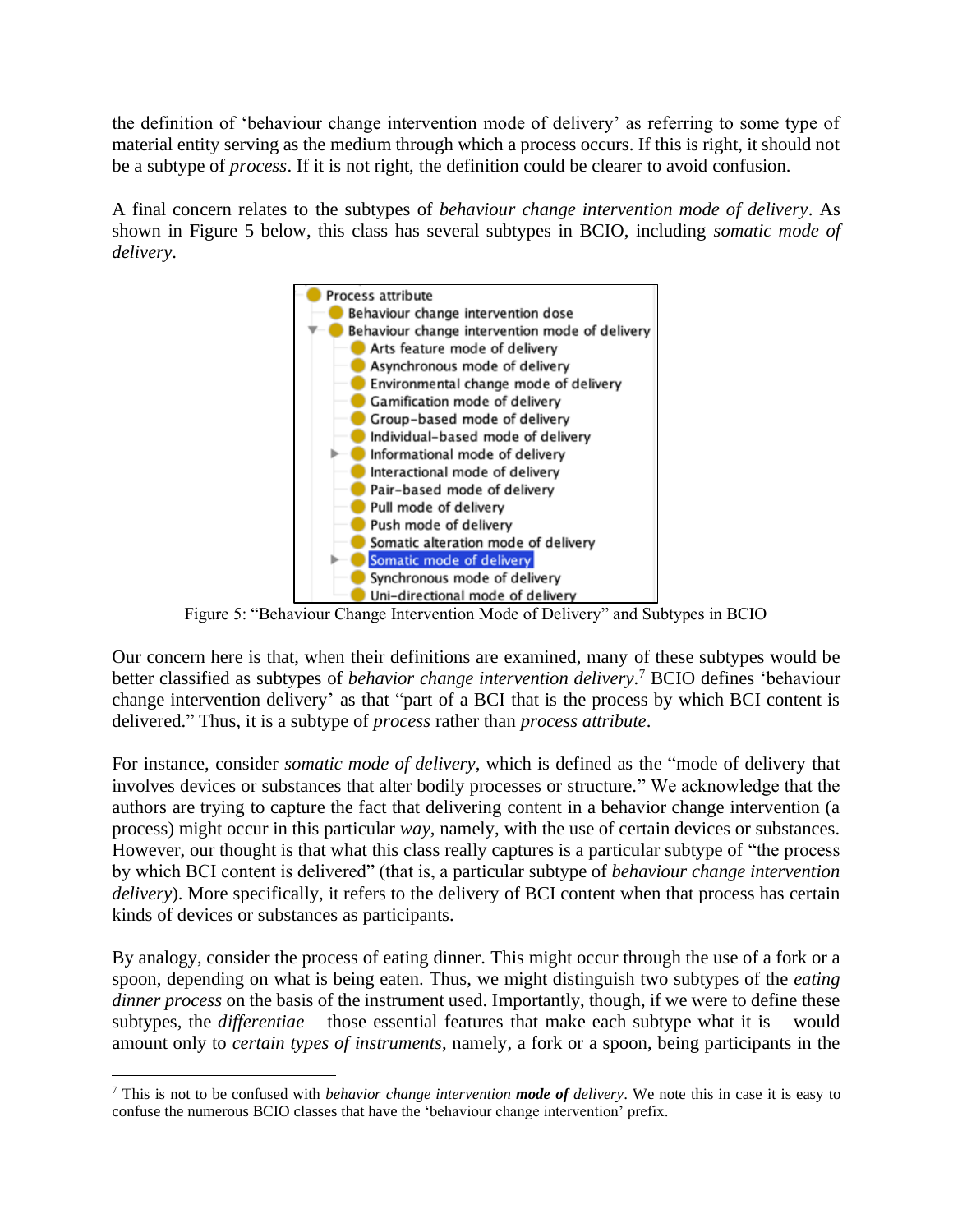respective process subtype. But demarcating subtypes of *eating dinner process* by the type of instrument used is not necessarily the same as identifying a *process profile*. We simply have processes distinguished on the basis of their participants (an ordinary defined class). However, we might be interested in the part of the dinner eating process by which food is delivered into one's mouth. The upshot is that process profiles must be kept distinct from those processes which are simply different subtypes of a given process type, distinguished on the basis of their respective human or instrument participants.

The same issue arises with some of the other subtypes in Figure 5. Another example is *pair-based mode of delivery*, which is defined as a "mode of delivery that involves two recipients in the location where the intervention is delivered who have an interpersonal relationship." Again, in our view, this more likely refers to a BCI delivery that has as participants two individuals that are (i) recipients of the BCI content, and (ii) stand in a particular relation to one another. Let us now turn to two final minor issues involving reused terms.

# **3. Concerns Related to the Application of the Principle of Reuse**

Reuse occurs when an ontology takes on classes from other extant ontologies. We agree with the use of this principle. Thus, our concerns here only indicate that we must still be careful in reusing existing terms and definitions so as to not inherit any pre-existing issues those terms or definitions may have already had.

# **3.1 GAZ's Geographical Location**

The BCIO utilizes the Gazetteer (GAZ) class *geographical location*, which is defined as "a reference to a place on the Earth, by its name or by its geographical location." (Note the circularity in this definition.) Figure 6 below shows this class as it is in BCIO—a subtype of *behaviour change intervention physical setting*.



Figure 6: "Geographical Location" as Classified in BCIO

Our present concern is, first, with the use of the original definition from GAZ. One problem is that this definition seems to potentially violate the realist methodology underlying BFO and BCIO. A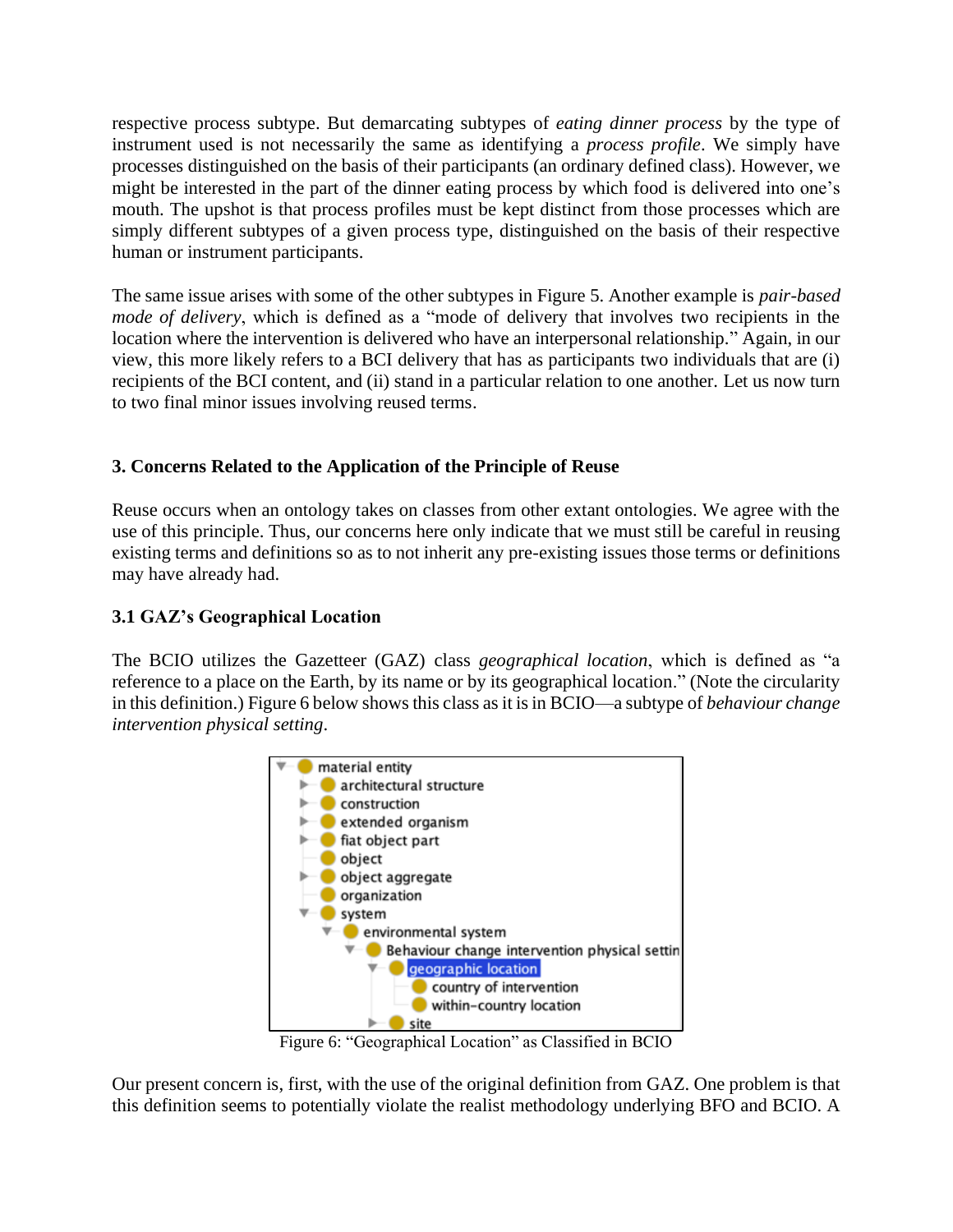geographical location, such as a country where an intervention might take place, does not seem to be a *reference* to a location (in the way the *name* of that country would be). However, perhaps the class is meant to pick out something like the longitudinal and latitudinal coordinates of a given geographical location, such as a country. If so, then we come to a second problem.

Coordinates are not material entities. To conform with BFO, geographical location as used in this second sense would be a subtype of *immaterial entity*, akin to BFO's *site* or *spatial region*. For instance, the coordinates constituting the two-dimensional surface area of the Earth wherein some specific country is located would be a kind of *two-dimensional spatial region* in BFO, which is a subtype of *immaterial entity*. <sup>8</sup> Hence, if BCIO retains the original GAZ definition of 'geographical region', this class should not be classified as a child of *material entity*.

Lastly, a related problem is that the GAZ definition suggests that a geographical location (in the sense just used above) could also be a name. However, names are still another type of entity altogether. They are *information content entities*, which are BFO *generically dependent continuants* and so cannot be *independent continuants* (whether material or immaterial). This can be seen in the Information Artifact Ontology [\(https://bioportal.bioontology.org/ontologies/IAO\)](https://bioportal.bioontology.org/ontologies/IAO), the Semanticscience Integrated Ontology [\(https://bioportal.bioontology.org/ontologies/SIO\)](https://bioportal.bioontology.org/ontologies/SIO), and the Common Core's Information Entity Ontology (CUBRC, Inc, 2019).

# **3.2 Information Entities in IAO**

A final concern we have is about BCIO's use of certain entities from the Information Artifact Ontology (IAO). In particular, we focus on its use of *plan specification* (a subtype of *information content entity*), as well as its use of *plan* (a subtype of *realizable entity*). First, it should be noted that the IAO is a useful ontology that aspires to be BFO-conformant. Second, while our concern is somewhat technical and information can be very complicated, we believe it still raises important questions that need to be worked out. The problem is as follows.

The IAO defines 'plan specification' like this:

A directive information entity with action specifications and objective specifications as parts that, *when concretized, is realized in a process* in which the bearer tries to achieve the objectives by taking the actions specified. (emphasis added)

This definition implies that either 'plan specification' suffers from the problem of multiple inheritance or the term 'realizable' in the definition is not meant to be understood in the BFO sense. To see why this is so, consider an analogy first to help elucidate the relevant background concepts.

Consider a physical book copy of the novel *Moby Dick*. Neither the book itself nor the ink printed on it is the *story* that we call 'Moby Dick'. The story, *Moby Dick*, is the descriptive informational content that *generically depends* on the book (and its parts and qualities), and it is *generically*  dependent because it only needs *some entity or other* (for example, the book) to carry it in order

<sup>&</sup>lt;sup>8</sup> If a country were located at some specific point of intersecting longitude and latitude, which seems implausible, then it would be a *one-dimensional spatial region* in BFO, which is still a type of *spatial region* and *immaterial entity*.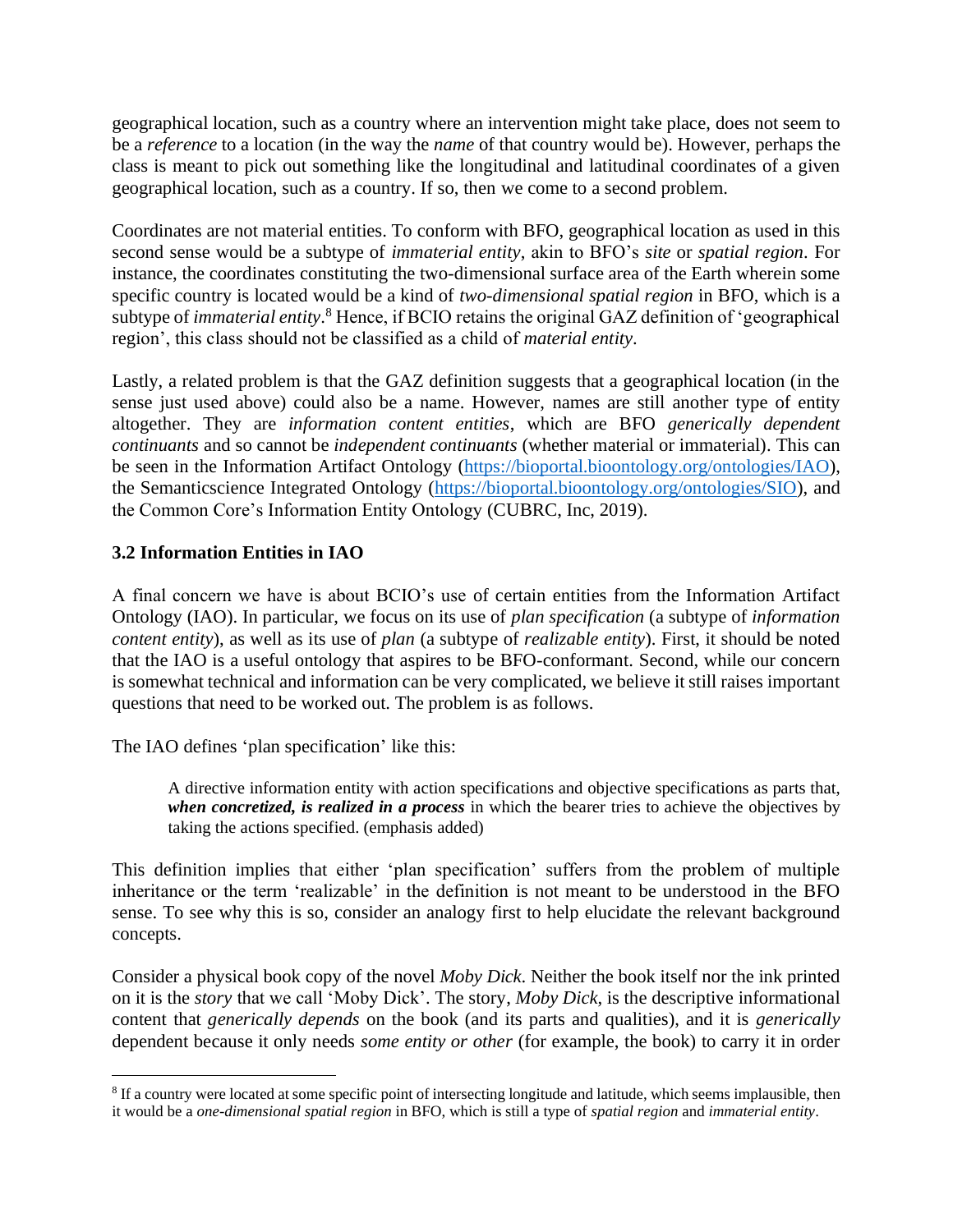to exist. The book itself is a material object, and it is what *carries* the information that is the story *Moby Dick* (the same story that every copy of *Moby Dick* carries). Finally, in addition to the book itself carrying the information that is the story, according to BFO, it is the book's *specifically dependent continuants* (SDCs), such as its *qualities* and *dispositions*, that *concretize* that information. In other words, it is in virtue of (at least in part) *the way the book is*, such as the totality of ink patterns on its pages, that the story *Moby Dick* is concretized, and hence, objects like books *carry* information only because some or all of their SDCs *concretize* that information. Figure 7 below, taken from (Limbaugh et al., 2020, p. 11), illustrates part of what they call "the anatomy of information."



Figure 7: Diagram of the Relation between Information, Material Entities, and Qualities in BFO

Now, let us see why this matters for the BCIO use of *plan* and *plan specification*. Plan specifications, being *directive information content entities*, prescribe certain processes. For instance, a set of Ikea instructions prescribes the processes one must bring about in order to achieve the end state of a completely assembled piece of furniture: "Take piece A and insert it into piece B," "Attach piece C to piece D using screws of type E," and so on. In BFO, a *realizable entity* like a *disposition* (such as fragility) *inheres\_in* – a type of *specific dependence* – an *independent continuant* (such as a vase) and is *realized\_in* a *process* (such as breaking). IAO includes a type of realizable entity called a 'plan', which is distinct from the information entity *plan specification*, and which is meant to be realized in processes prescribed by *plan specifications*. The thought seems to be that, since directive information entities like plan specifications prescribe certain processes, it makes sense to introduce a kind of realizable entity that is realized when those processes unfold (as a result of intentionally trying to execute the plan). Importantly, the introduction of *plan* is also grounded in the fact that processes cannot realize information, because *information is not a realizable entity*. As we saw above, information entities such as plan specifications are not *realized* (only realizable entities are); they are instead *carried by* objects (such as books or pieces of paper) whose SDCs *concretize* the information.

The upshot, then, is the following. According to IAO (and BCIO, since it uses the relevant IAO terms and definitions), the directive information entity *plan specification* is not simply concretized *by* an object's SDCs but is instead said to be concretized *as* the object's SDCs—in particular, *as*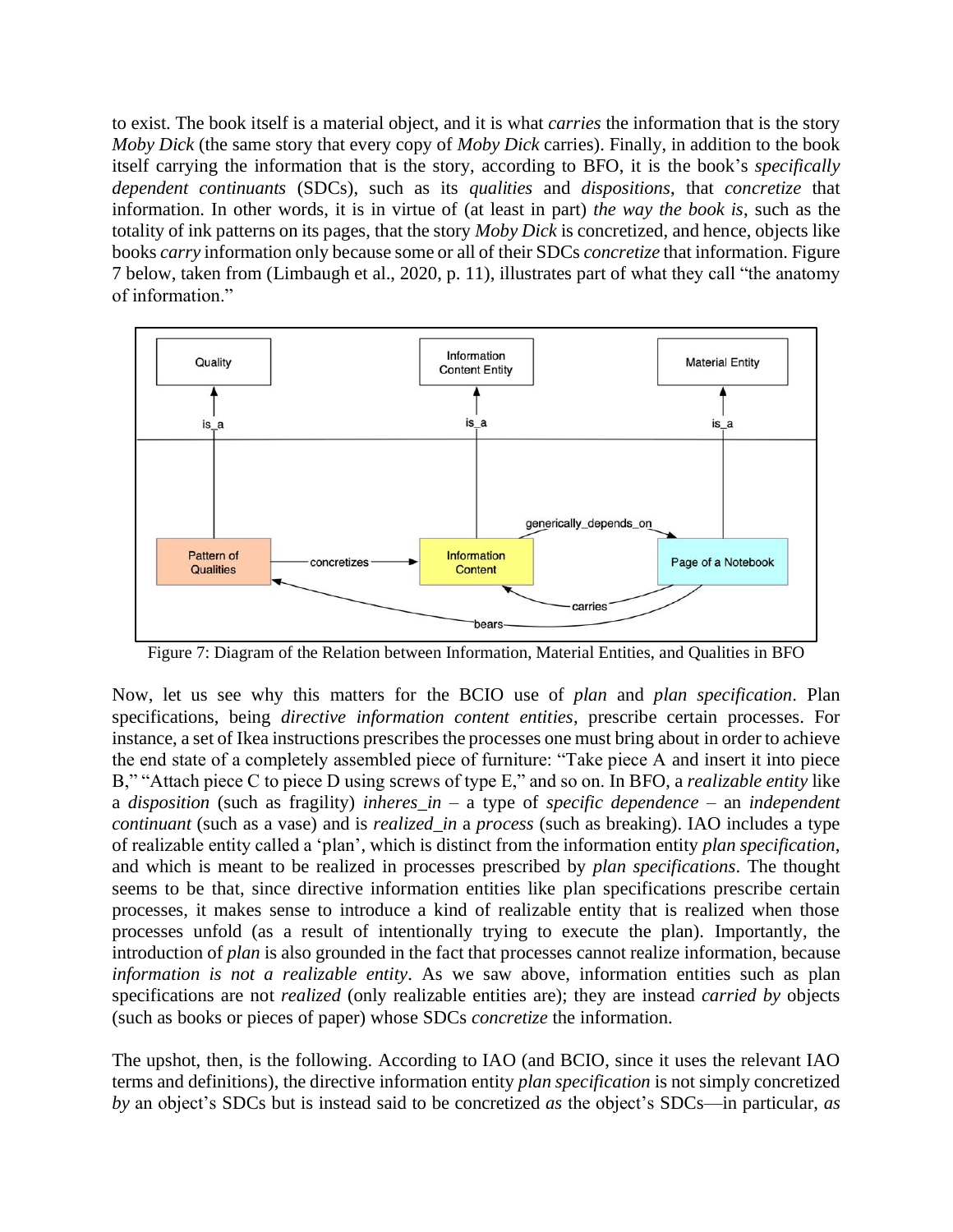the realizable entity *plan* inhering in that object. Since only realizable entities can be realized in processes, this is the only way for an IAO *plan specification* to be realized, as is required by its definition above ("…that, when concretized, is realized in a process in which…").

It is for these reasons that the IAO definition of 'plan specification' appears to be flawed, an issue that we are bringing to the attention of its developer Alan Ruttenberg. There are at least three possible interpretations of the definition as it is written, each problematic in its own way.

First, the definition could imply that a *plan specification* (which is a *directive information content entity*) can change its ontological kind – become some other kind of entity – once it is concretized by the SDCs of an object that carries it.<sup>9</sup> This is because it would have to become a dispositionlike realizable entity in order for the processes it prescribes to realize it.

Alternatively, a second possible implication of the definition is that IAO *plan specification* is multiply inherited. That is, *plan specification* is a subtype of both *information content entity* (which is a *generically dependent continuant*) as well as *realizable entity* (which is a *specifically dependent continuant*). The former stems from the fact that plan specifications are *concretized* by the SDCs of material entities that *carry* those plan specifications. These are relations that only information entities stand in to the respective material entities and their SDCs. The latter stems from the fact that, according to IAO, plan specifications are *realized by* processes that they (on the information understanding) prescribe. This is only possible for realizable entities, which are SDCs. Hence, even if the first problematic implication were avoided, IAO and BCIO can still run into another issue of multiple inheritance. This, as above, leads to downstream problems with data tagging and searching due to inconsistent properties being associated with the same term or, worse still, the same entity.

Lastly, a third possible implication of the definition is much less problematic than the first two, though still in need of attention. Perhaps the IAO developers meant that, when a plan specification is concretized by the SDCs of some information carrying entity, then it is concretized as a plan *of* that entity, such as a person (or perhaps the brain of a person). That is, the person acquires a new disposition (a *plan*), which inheres in the person in virtue of their SDCs (such as certain of their mental qualities) concretizing the plan specification, and that disposition is what is realized in the prescribed processes. In this way, the implication of the definition would be that 'realized' is not being used in the technical BFO sense. However, unless the definition is appropriately modified or annotated, including specifying in what sense 'realized' is being used there, then it will likely result in confusions or, worse, contradictory uses.

Before turning to our conclusion, it is worth noting that the Common Core's Information Entity Ontology (CUBRC, Inc, 2019) contains several information-relevant entities whose definitions do not have these problematic implications. <sup>10</sup> Of course, there may be other issues that utilization of

<sup>&</sup>lt;sup>9</sup> We acknowledge that it is hard to understand what this actually means. If x is essentially an *A*, then x would seem to go out of existence when it stops being an *A*. Thus, x cannot "turn into" a *B*. Instead, x would cease to exist and something else, y, would come into existence that is essentially a *B*. The point here is that, according to the present

implication under discussion, the definition seems to allow that something impossible can happen.<br><sup>10</sup> Again, the Common Core ontologies can be <sup>10</sup> Again, the Common Core ontologies can be found here: [https://github.com/CommonCoreOntology/CommonCoreOntologies.](https://github.com/CommonCoreOntology/CommonCoreOntologies)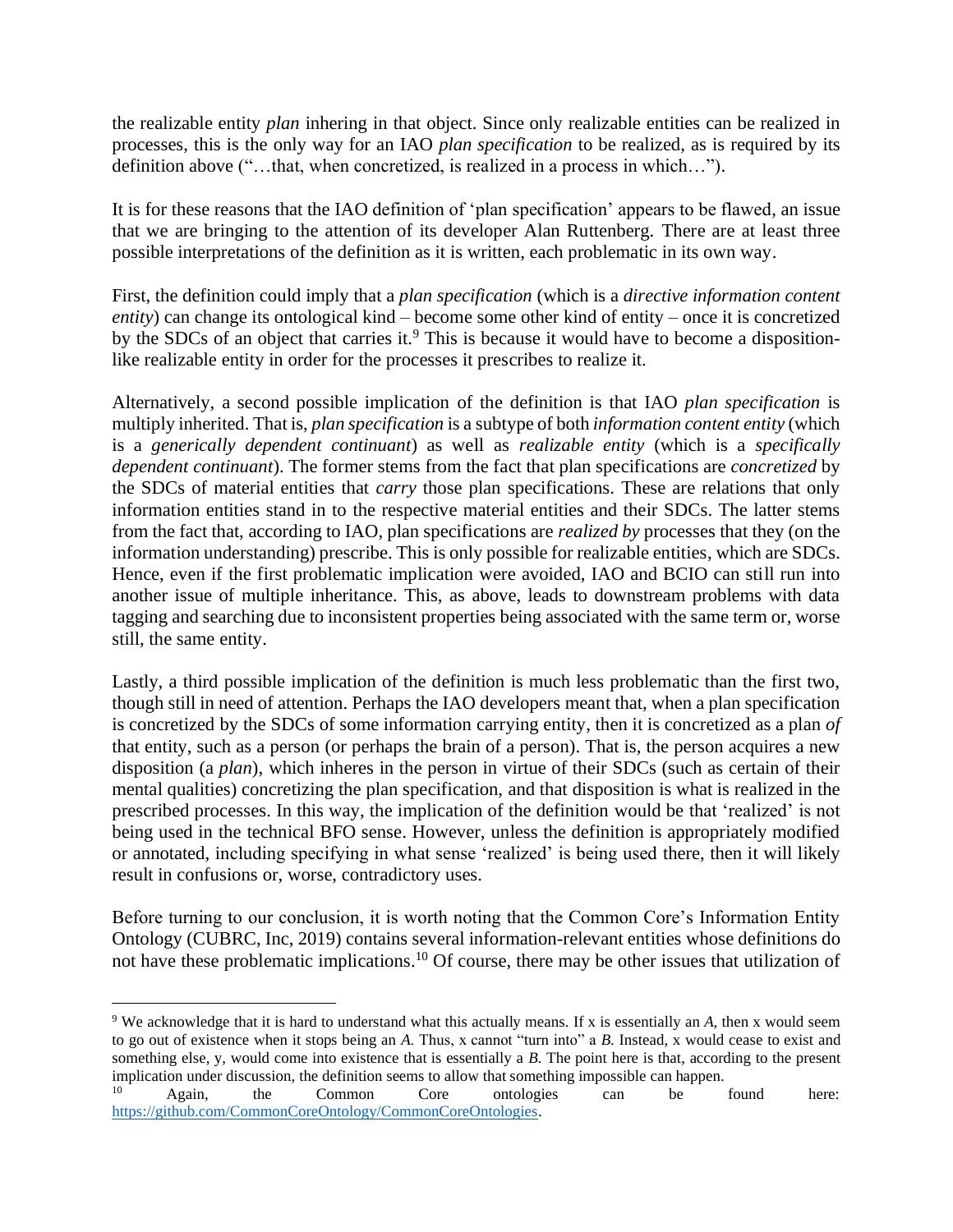the Common Core ontology may introduce, but a full comparison of using each ontology is beyond the scope of this review. The point we want to make is just that there is an alternative that, at the very least, avoids committing the ontology to directive information entities like plan specifications being kind-changing (when concretized), multiply inherited (classified as both information and realizable entities), or defined with non-technical, non-specified uses of BFO terms like 'realize'.

### **4. Conclusion**

In our view, Wright, et al.'s work developing the BCIO, as well as their RODM/SELAR3 method, constitutes a valuable and timely contribution to the field. As noted in the introduction, the authors have successfully addressed most of the fundamental issues raised in reviews of previous versions of their article. Moreover, as the authors point out, changing behaviors (whether at the individual, group, or organizational level) is required to improve public health and well-being, and to facilitate environmental sustainability (Wright et al., 2020, p. 3). Insofar as these things are valuable, so is the need to study BCIs, their efficacy, and how various factors like environment or technique influence their implementation or outcomes. Hence, given the complexity of the phenomena surrounding BCIs, the volume of research and data on BCIs, and the heterogeneity of this data, we agree with Wright, et al. that development of the BCIO is an extremely important project to undertake. We also admire the rigor and detail that is evident in their proposed method for developing and extending the BCIO.

Importantly, it is also still clear that the authors are committed to developing an ontology that is compliant with BFO and follows the principles of good ontology building used by the OBO Foundry. Indeed, Wright et al.'s RODM method outlined in the paper is strikingly analogous to the basic steps of building an ontology outlined by Barry Smith and colleagues (Arp et al., 2015). What's more, their revision even more fully emphasizes the importance of the realist methodology and the key principles of best practice.

Here we focused on what we took to be a few remaining issues with the BCIO. Our concerns with the BCIO related directly to two principles highlighted in their Table 3: that an ontology should be "logically consistent and having a clear structures [sic], preferably a well-organised hierarchical structure," and that "Maximising the new ontology's interoperability with existing ontologies by reusing entities from existing ontologies where appropriate" is critically important (Wright et al., 2020, p. 17). First, we noted some classification and definitional issues with BCIO that seem to be in tension with the former principle concerning a well-organized hierarchical structure. Second, we expressed some reservations about the BCIO's reuse of certain classes from the Gazetteer (GAZ), the Ontology of Medically Related Social Entities (OMRSE), and the Information Artifact Ontology (IAO). Our intention is to assist the BCIO developers in not letting the reuse of existing classes (or their corresponding definitions) compromise the logical integrity nor the realist nature of what we see as an important ontology.